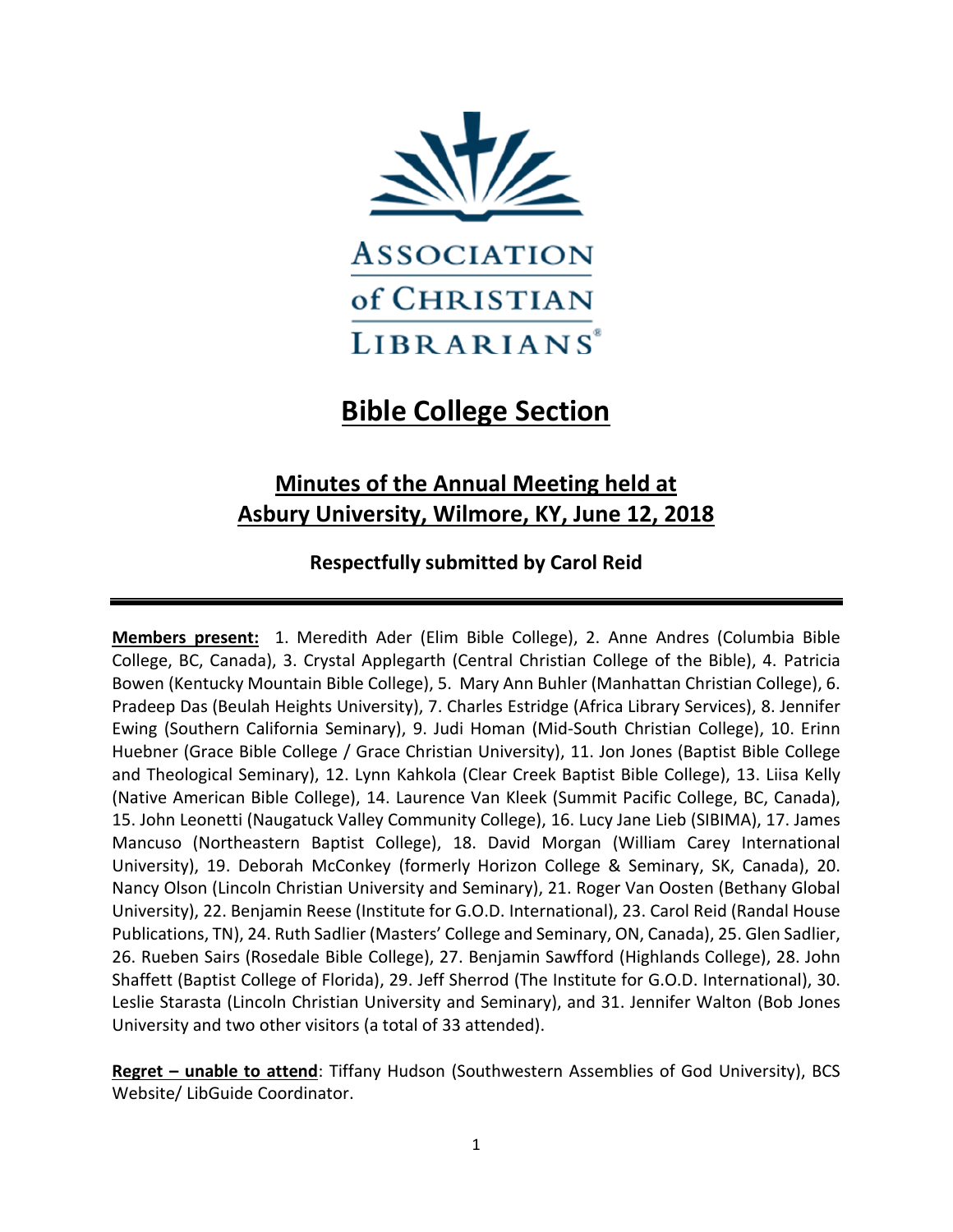### **Presiding Officer:** Pradeep Das, Chairman, BCS

**Opening prayer and Introduction of BCS Committee members:** Pradeep Das, Chairman, welcomed all members and the visitors of the Bible College Section and opened the meeting with a prayer. He then asked the BCS Committee members: James Mancuso (Vice-Chairman), Carol Reid (Secretary), Deborah McConkey (Mentoring Coordinator), Nancy Olson (Liaison to ABHE), Jennifer Ewing (Liaison to TRACS) and Leslie Starasta (Liaison to ACL Board) to introduce themselves.

**Approval of the BCS 2017 Annual Meeting Minutes:** A motion was moved to approve the 2017 Annual Meeting Minutes as posted on the ACL website and it was approved unanimously.

#### **New Business:**

1. Nomination & Election of new BCS Committee Members for the next 3 yrs. term (2018 -21). Nancy Olson, at the Chairman's request asked for the nominations for two vacant Committee positions: (i) Jon Jones was nominated for the Member-at-Large and (ii) Erinn Huebner was nominated for the Secretary. Since there was no other names for the nominations, both were elected unanimously.

2. Update Report – BCS Library Guidelines for the ABHE Colleges and Universities: Nancy Olson presented an updated report about these *Guidelines*. She reported that she and Carol Reid, represented ACL at the ABHE Annual Conference at Orlando in February 2018. Together they presented 3 workshops and staffed the ACL exhibit. They made a lot of good contacts with ABHE officials and representatives from various member institutions attending this Conference. The joint project, the *Library Guidelines for the ABHE Colleges and Universities* – a handbook that addresses the best practices in line with the ABHE standards, has been approved. Yet it needs some updates and appendices addressing information literacy, extension sites, essential documents, and online learning. For this a "task force" comprising, Nancy, Carol and Jim will work and hopefully, it will be completed this year and be available to the BCS members.

3. Update Report – BCS Library Guidelines for the TRACS Colleges and Universities: Jennifer Ewing reported that the *BCS Library Guidelines for TRACS Institutions* has been prepared to reflect the TRACS accreditation standards by a committee that includes Nancy Draper, Dale Solberg and herself. When it was ready for the approval, TRACS changed its standards in the Spring of 2018.

Now, she is waiting to see if this new change will have any big impact on the *BCS Guidelines* already prepared. If it does, she will try to re-align the *Guideline*s with TRACS new standards. When this is finalized, it will go to TRACS for its approval and once approved, this will be posted on the BCS website for the benefits of all.

At present, the goal of Jennifer and her team is to raise awareness of ACL in TRACS-accredited institutions. TRACS has offered ACL an exhibit spot in their annual conference in October 2018 at Dallas, TX.